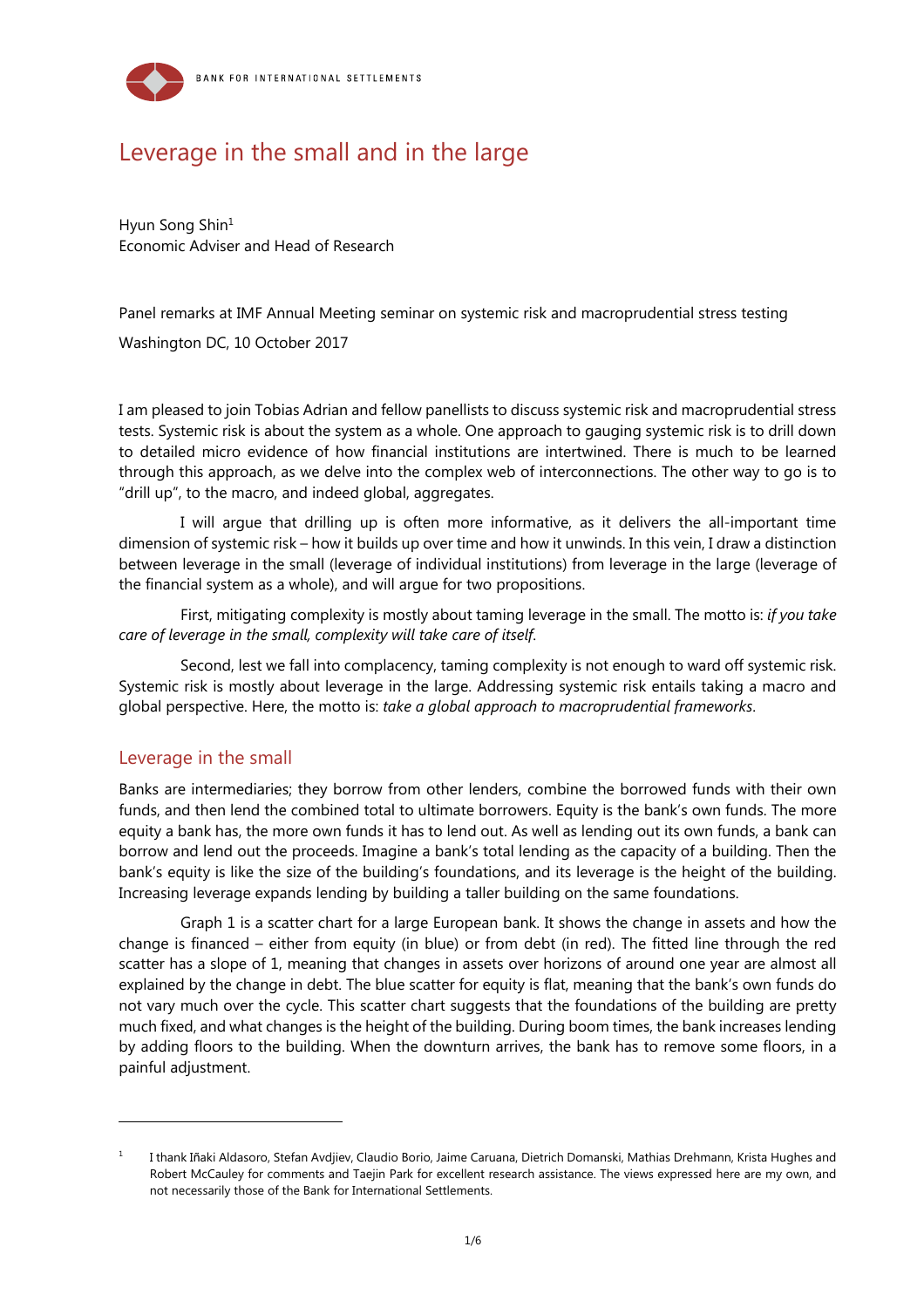

l

### Annual changes in assets, equity and debt for a large European bank



The bank draws on deposits to finance the lending, but it can also borrow from other banks. The leverage of the banking sector as a whole (leverage in the large) depends on how much lending is being done by the banking sector as a whole compared to its total equity base. Leverage in the small (leverage of individual banks) can vary a lot, even if leverage in the large does not.

Graph 2 is a deliberately stark (and unrealistic) example to make one point: that the leverage of the banking system can differ from the leverage of individual institutions. Two banks, Bank 1 and Bank 2, draw on deposits and borrow from each other. Suppose that the economy is closed to external funding. Then by construction, total lending is given by the sum of deposits and the combined equity of Banks 1 and 2, and leverage of the system is the ratio of total lending to bank equity. However, the leverage of the two banks can increase by any amount through higher interbank lending, without affecting at all the leverage of the system. Indeed, it is a theorem<sup>2</sup> that any level of leverage for the financial system is consistent with (almost) any profile of leverage of individual banks.



 $\overline{2}$  See Proposition 1 in H S Shin, "Securitisation and financial stability", *The Economic Journal*, vol 119, 2009, pp 309–32. The relationship is:  $L = 1 + (\sum_{i=1}^n e_i z_i (\lambda_i - 1))/(\sum_{i=1}^n e_i)$ , where L is the leverage of the banking system,  $e_i$  is the equity of bank *i*,  $\lambda_i$ is leverage of  $i$  and  $z_i$  is  $i$ 's funding that comes from outside the banking system.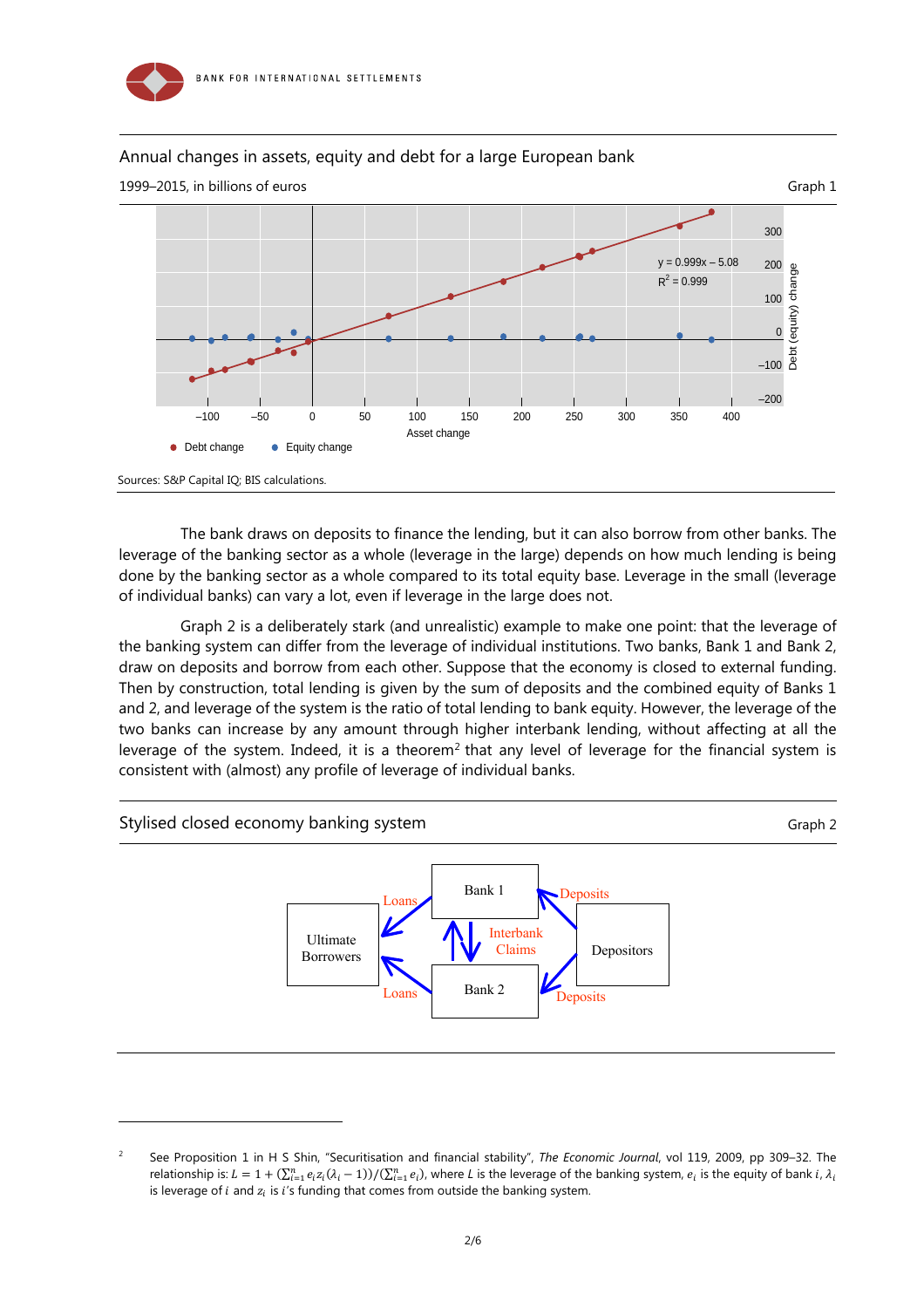

Interconnectedness is the flip side of the divergence between leverage in the small and in the large. Keeping individual leverage in check keeps a lid on interconnectedness. In practice, however, aggregate leverage is closely tied to the leverage of individual institutions. Unlike Graph 2, the banking system in reality is open both to new domestic funding sources and to external funding sources. In Graph 2, we should insert another box representing these additional funding sources.

## Comparing the experiences of Spain and Korea

The experience of Spain is a good illustration of the external dimension of lending booms. On the eve of the 1999 launch of the euro, total bank credit in Spain stood at €414 billion. Over the next 10 years, bank lending in Spain rose fivefold to €1.87 trillion. Loans unrelated to the property sector grew modestly, but property-related lending grew very rapidly.

How was the lending financed? Before the euro, domestic bank lending in Spain could be financed entirely from deposits of Spanish residents (Graph 3). Indeed, deposits exceeded lending, as shown by negative non-core funding, defined as lending minus deposits, shown in the right-hand panel. However, as loans outpaced deposits, more funding came from investors outside Spain, for instance, through the issuance of long-term covered bonds.



In the case of Korea, the rapid increase in non-core funding showed up as increased foreign currency liabilities of the banking system. Graph 4 charts the most volatile components of bank liabilities, expressed as a percentage of M2, a proxy for core deposit liabilities. The first peak in non-core liabilities coincides with the Asian financial crisis of 1997. The total is in local currency terms, which explains the sharp spike in 1997 due to currency depreciation. After a lull in the early 2000s, non-core liabilities again rose rapidly in the run-up to the 2008 crisis.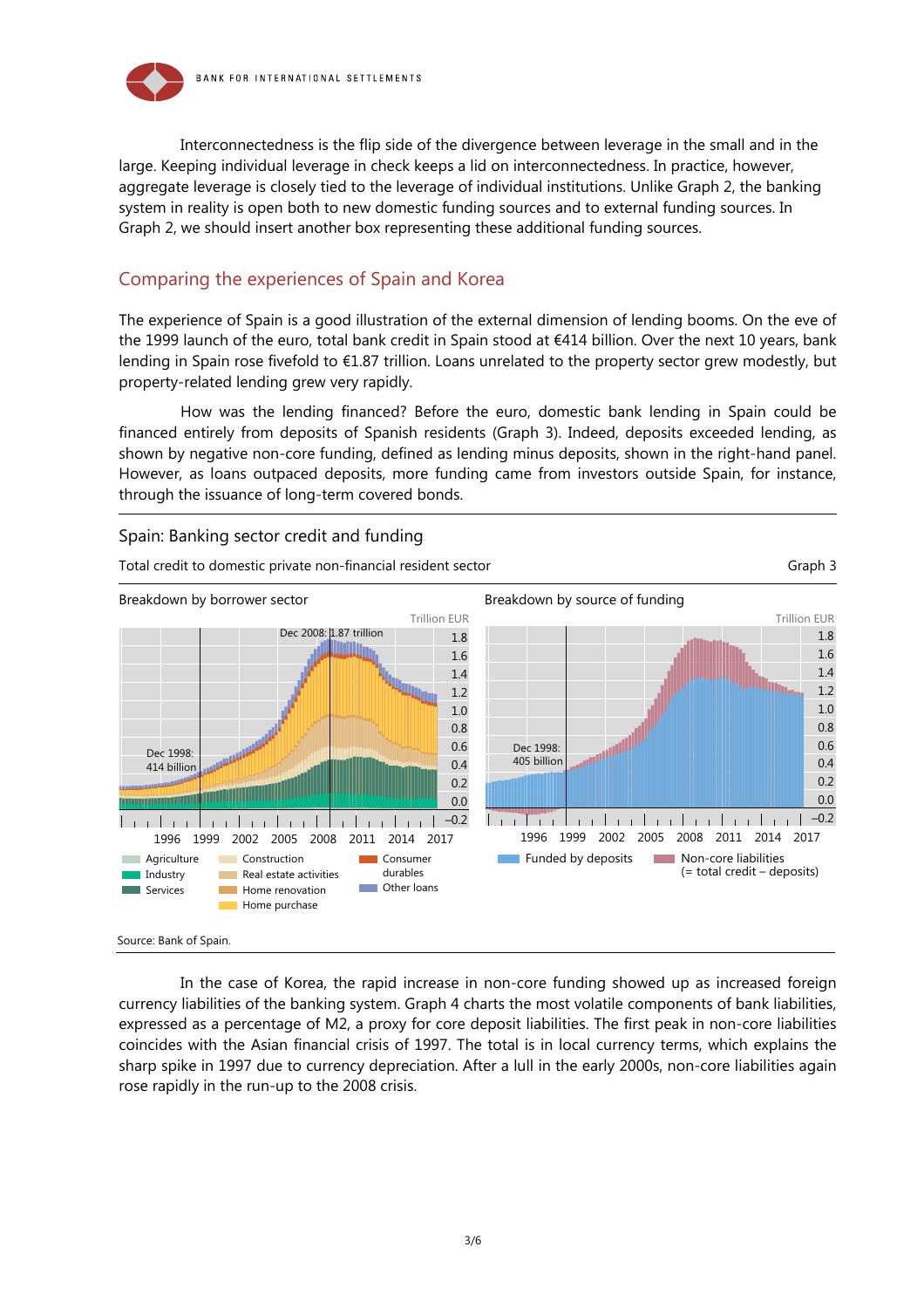



There are, however, two important and instructive differences between Spain and Korea. The first is the currency denomination of bank funding. Spanish banks borrowed in domestic currency (euros) while Korean banks had substantial US dollar liabilities. Second, while Spanish banks were subject to the "sudden stop" of short-term funding, they also borrowed long-term, by issuing covered bonds of several years' maturity. Korean banks borrowed mostly short-term, exposing them to greater risk from the drying-up of short-term funding.

Korean banks had dollar claims on local corporate borrowers so that currency mismatch was limited, but there was an overall maturity mismatch when banks and corporates were taken together. Corporates had long-dated dollar claims, such as export receivables, but the currency hedging by Korean banks entailed rolling over short-term dollar liabilities. The overall maturity mismatch left the banking system vulnerable to a run on short-term dollar funding with the onset of the Great Financial Crisis. The right-hand panel of Graph 4 shows the sharp reversal of funding flows in 2008.

#### Global dimension

Run risk has an important global dimension. Before the Great Financial Crisis, commentators pointed to the large US current account deficit and raised concerns about a depreciation of the US dollar, drawing parallels with the experience of emerging market economies that suffer a sudden stop in capital flows.

In the event, far from crashing, the dollar soared with the onset of the financial turmoil. This was because European banks had used short-term dollar funding to invest in long-term dollar assets in the United States. As asset prices fell and dollar debts came due, borrowers sought dollars to repay their maturing debts. Dollar appreciation fed on itself, as the stronger dollar piled further pressure onto these banks' balance sheets.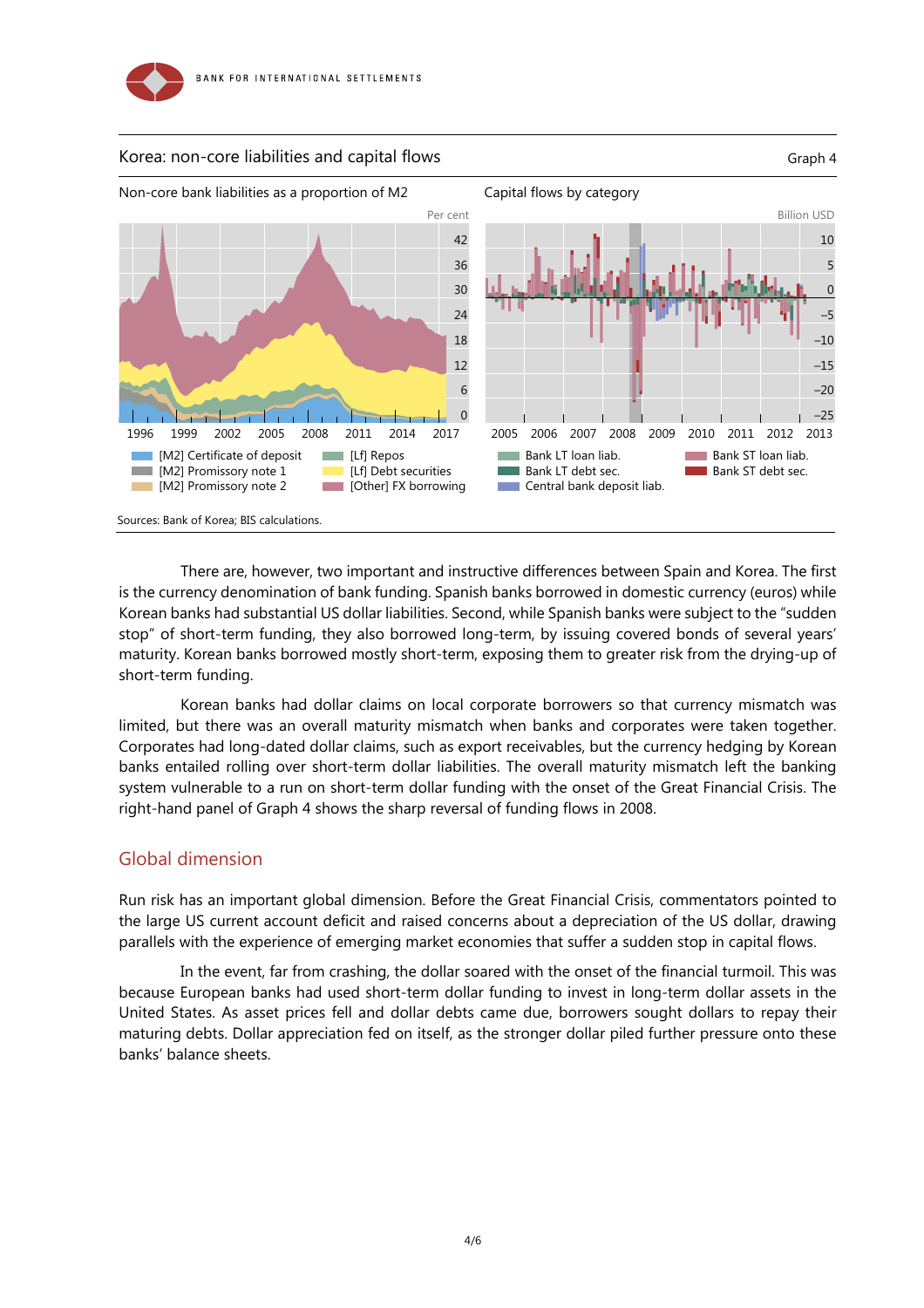

l

### US dollar-denominated cross-border bank claims



Graph 5 presents two snapshots of cross-border bank claims in US dollars – first in 2002 and then in 2007. European banks had claims of \$856 billion on US borrowers in 2002, but this grew to over \$2 trillion by 2007. This increase was associated with the rapid growth of the asset-backed securities (ABS) issuer sector, which grew from modest beginnings in the early 2000s to well over \$2 trillion by 2007. Subprime mortgage securitisation depended heavily on the activity of European banks.<sup>3</sup> Some of the short-term dollar funding came from US money market funds, but a substantial amount came from the currency swap market, where European banks borrowed dollars by pledging other currencies (euros, for instance) as collateral.

An FX swap is similar to other collateralised borrowing arrangements in that the borrower posts collateral. However, the accounting convention deems FX swaps not to be debt, as the collateral is cash. Recent work at the BIS<sup>4</sup> has put a number on the size of this "missing debt". Of the \$58 trillion of FX swaps and related exposures, 90% is denominated in dollars and an estimated \$13–14 trillion is owed by nonbanks outside the US. For comparison, world GDP is about \$75 trillion, and global trade \$21 trillion. Most of the swaps are short-term. Around three quarters have maturities of less than one year, and that of the typical transaction is much shorter.

What are the risks? Since cash is the collateral, credit risk is minimal. However, there is liquidity risk resulting from maturity mismatch, as we saw during the dollar funding squeeze for European banks in 2008.

<sup>3</sup> See C Bertaut, L DeMarco, S Kamin and R Tryon, "ABS inflows to the United States and the global financial crisis", Federal Reserve Board *International Finance Discussion Papers*, 2011-1028, 2011.

<sup>4</sup> See C Borio, R McCauley and P McGuire, "FX swaps and forwards: missing global debt?", *BIS Quarterly Review*, September 2017, pp 37–54.